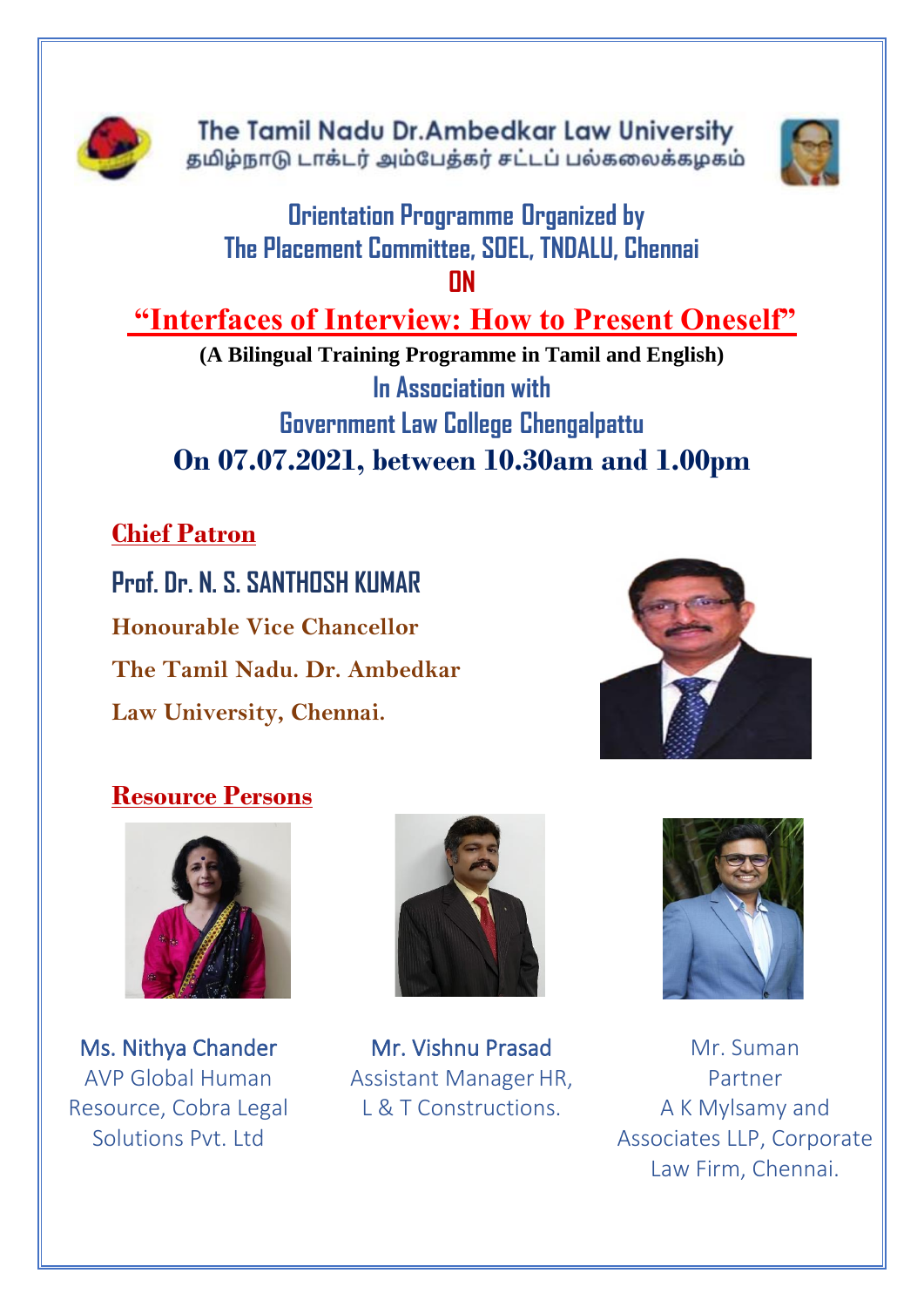#### Programme Schedule

**Welcome Address: Dr. A. Vijayalakshmi** Asst. Prof. (SG)/Co-ordinator, Placement Committee, School of Excellence in Law, TNDALU.

**Felicitation Address**: **Prof. (Dr) Balaji V.** Registrar i/c, TNDALU.

#### **Presidential Address: Prof. (Dr) C. Chockalingam**

Director of Legal Studies, Tamil Nadu.

**Special Address Dr. A. Vijayalakshmi Ramalingam** Principal, Government Law College, Chengalpattu.

### **Technical Session:**

#### **Vote of Thanks: Dr. A. Senthilkumar**

Asst. Prof. (SS)/Co-ordinator, Placement Committee, School of Excellence in Law, TNDALU

### **Registration**

To register kindly fill this form: <https://forms.gle/8qC6jw222hZPUWB87> **No registration fee.**